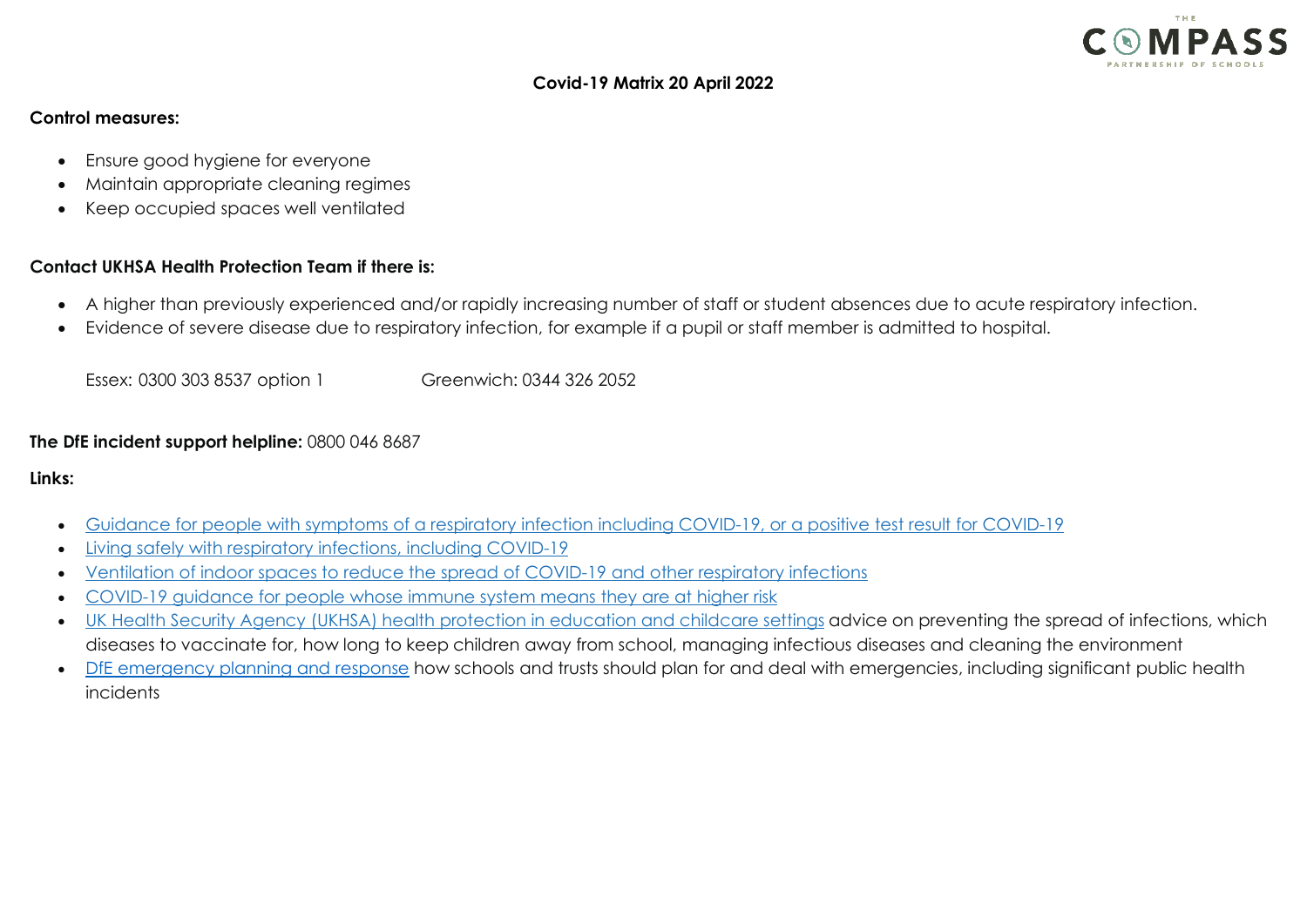# <span id="page-1-1"></span><span id="page-1-0"></span>**Staff**

| <b>Staff Member Situation</b>                     | From 1st April 2022                                                                                                                                                                                                                                                                                                                                                                                                                                                                                                                                                                                             |
|---------------------------------------------------|-----------------------------------------------------------------------------------------------------------------------------------------------------------------------------------------------------------------------------------------------------------------------------------------------------------------------------------------------------------------------------------------------------------------------------------------------------------------------------------------------------------------------------------------------------------------------------------------------------------------|
| <b>Symptomatic or positive test</b>               | If you test positive for Covid-19 or have symptoms of a respiratory infection, such as COVID-19 <sup>1</sup> , and you have a high<br>temperature, you are asked to inform your manager and arrangements will be made for you to work from home for 5<br>days. Staff are asked to avoid contact for 10 days with those at higher risk <sup>2</sup> . You will be paid as normal during this period<br>If you are too ill to work you should report your sickness in the usual way. You will be paid normal sick pay. Any sickness<br>absence will count towards triggers in the Attendance Management Procedure |
| <b>Close Contact -</b><br><b>Fully Vaccinated</b> | You should attend work as normal                                                                                                                                                                                                                                                                                                                                                                                                                                                                                                                                                                                |
| <b>Close Contact -</b><br>Unvaccinated            | You should attend work as normal                                                                                                                                                                                                                                                                                                                                                                                                                                                                                                                                                                                |

<sup>&</sup>lt;sup>1</sup> Symptoms of COVID-19, flu and common respiratory infections include: continuous cough, high temperature, fever or chills, loss of, or change in, your normal sense of taste or smell, shortness of breath, unexplained tiredness, lack of energy, muscle aches or pains that are not due to exercise, not wanting to eat or not feeling hungry, headache that is unusual or longer lasting than usual, sore throat, stuffy or runny nose, diarrhoea, feeling sick or being sick

<sup>&</sup>lt;sup>2</sup> Those at higher risk are older people, those who are pregnant, those who are unvaccinated, people of any age [whose immune system means they are at higher risk of serious illness,](https://www.gov.uk/government/publications/covid-19-guidance-for-people-whose-immune-system-means-they-are-at-higher-risk) people of any age with [certain long-term conditions](https://www.nhs.uk/conditions/coronavirus-covid-19/people-at-higher-risk/who-is-at-high-risk-from-coronavirus/)